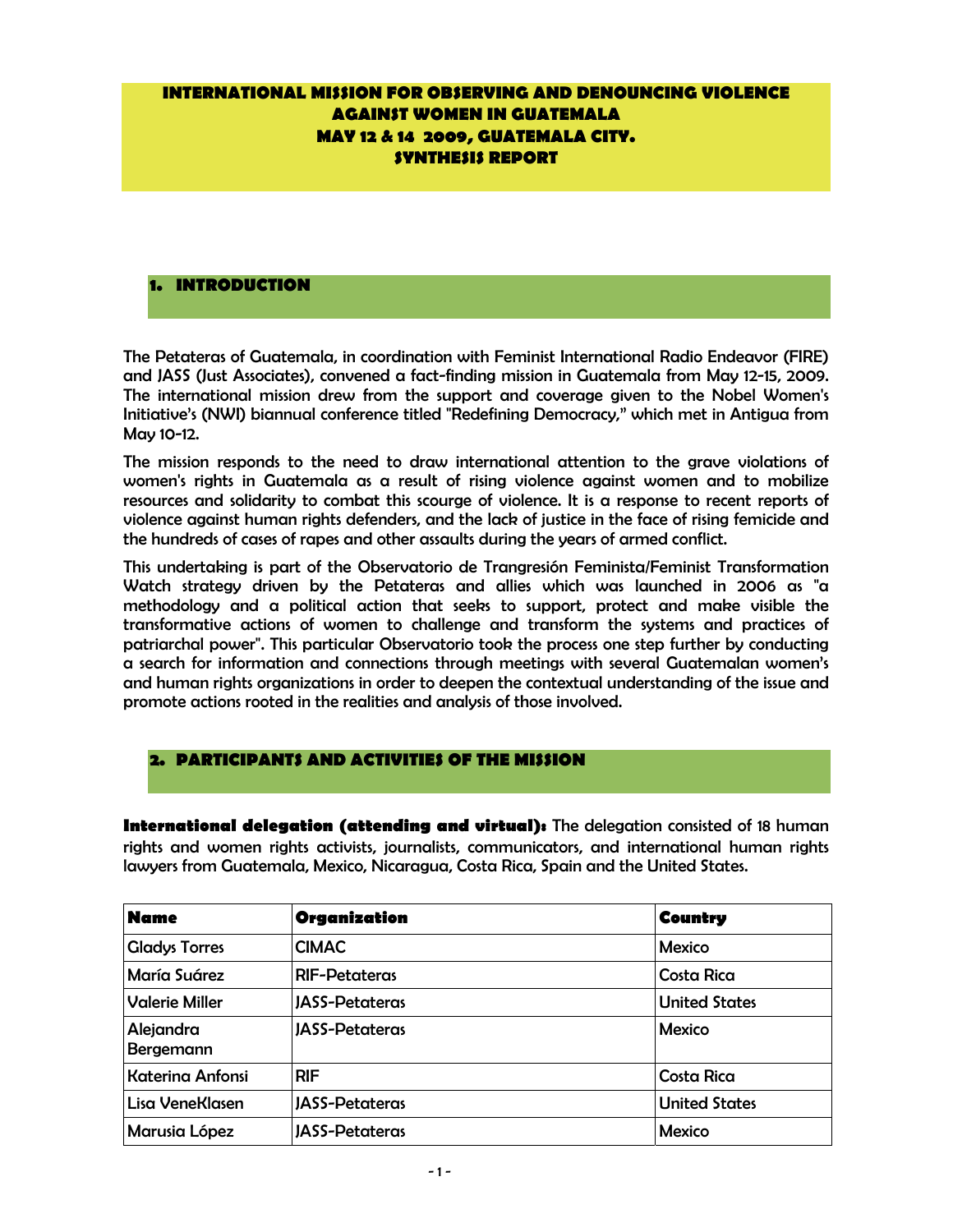| <b>Name</b>              | Organization                                                                                                                       | <b>Country</b>       |
|--------------------------|------------------------------------------------------------------------------------------------------------------------------------|----------------------|
| <b>Margaret Thompson</b> | RIF                                                                                                                                | <b>United States</b> |
| Sandra González          | Asociación de Trabajadoras de la Maquila en<br>representación de MADRE (Maquila Workers'<br><b>Association representing MADRE)</b> | Guatemala            |
| Mercedes Hernández       | Plataforma de Mujeres Artistas contra la<br>Violencia de Género (Platform of Women Artists<br>against Gender Violence)             | Spain                |
| Rhonda Copelon           | International law expert                                                                                                           | <b>United States</b> |
| Yarman Jimenez           | RIF                                                                                                                                | Costa Rica           |
| Ana Luisa Ahern          | <b>JASS</b>                                                                                                                        | <b>United States</b> |
| <b>Carrie Wilson</b>     | JASS                                                                                                                               | Canada               |
| Patricia Ardón           | JASS-Sinergia No'j-Petateras                                                                                                       | Guatemala            |
| Magdalena Chololtío      | Sinergia No'j-Petateras                                                                                                            | Guatemala            |
| <b>Walda Barrios</b>     | <b>UNAM-G/Petateras</b>                                                                                                            | Guatemala            |
| <b>Guadalupe Salinas</b> | Sinergia No'j                                                                                                                      | Nicaragua            |

A large number of activists and organizations in the region and from other parts of the world participated virtually in the Observatorio through FIRE broadcasts, La Cuerda and CIMAC news productions and the JASS blog. A total of 33 organizations tuned in to the broadcasts and expressed their solidarity and willingness to support the findings of the fact-finding mission. Virtual observers came from Fiji, Spain, Nicaragua, United States, Guatemala, Costa Rica, Canada, Panama, Philippines, Chile, El Salvador, Honduras, Zimbabwe and Argentina.

**Nobel Women's Initiative's Declaration in Support of Guatemalan Women.** At the end of its conference in Antigua, at the request of the Guatemalan Petateras, the Nobel Women's Initiative released a statement expressing their solidarity with the women of Guatemala and denouncing the growing violence against women in the country:

"We have witnessed the strength, courage and resistance of Guatemalan women as they work to advance their rights and those of the whole of society, amidst enormous challenges and threats to their wellbeing and that of their families and communities. Guatemalan women struggle in a context of insecurity and violence that they have faced throughout history and continue to face today."

**Interviews with organizations and the "All United Against Violence" Forum.** The international delegation met with several women's and human rights organizations and public institutions, including CONAVIGUA, Moloj, Sector de Mujeres, and the Human Rights Commission.

The Guatemalan Petateras also organized a Forum on Violence at San Carlos University, where international and Guatemalan feminists (including women from Sobrevivientes, UNAM-G and the Maquila Workers' Association) shared testimonies and facts and shed light on the context of the situation of violence in Guatemala. The delegation also participated in a briefing with the country's Representative of the International Commission against Impunity.

**Artistic activities.** The international fact-finding mission also included a presentation of the play The Labyrinth of Butterflies at the Teatro de Bellas Artes to an audience of 500 people.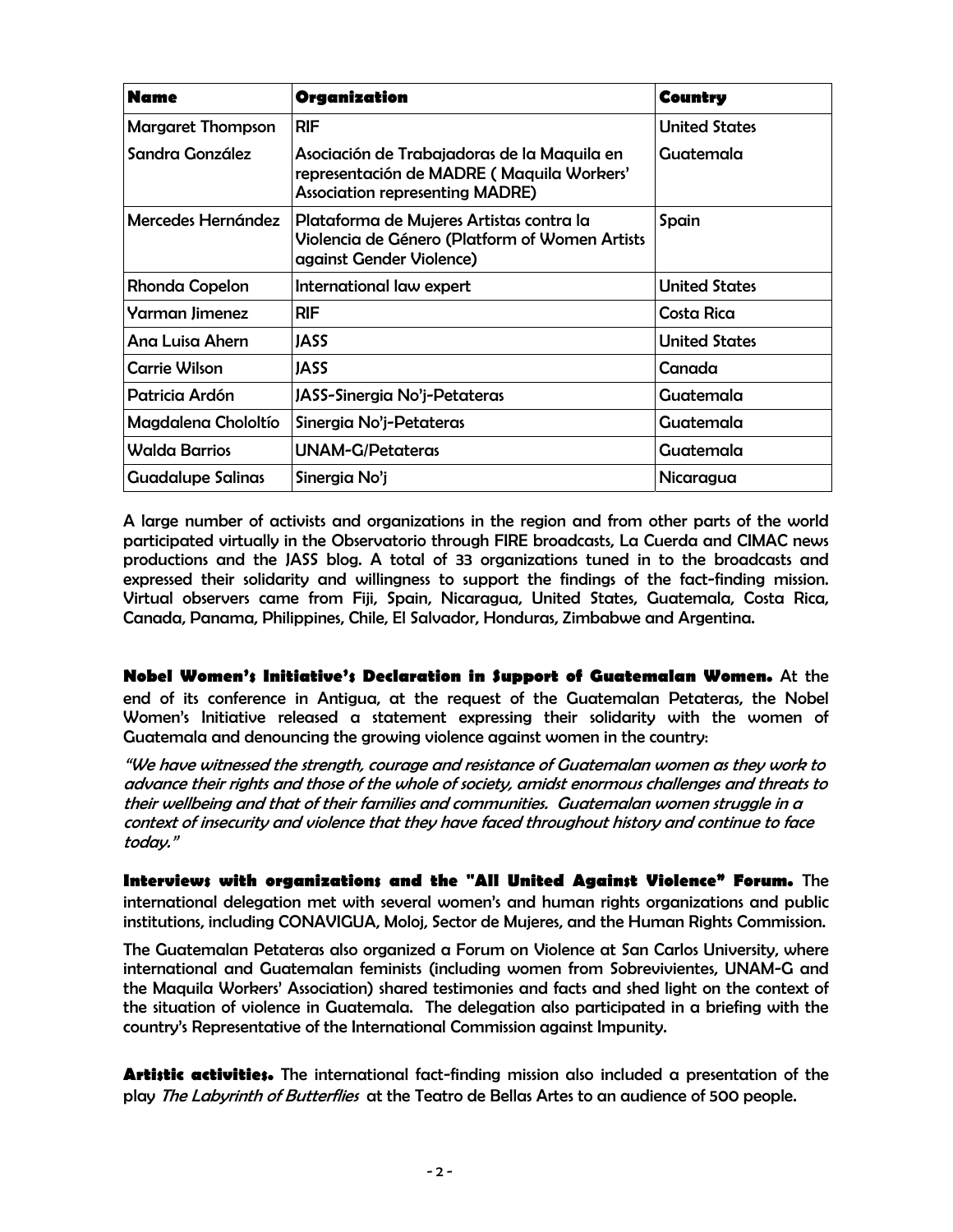### **3. What did we witness?**

- The situation of violence against women and the impunity in the justice system.
- The diversity of efforts and struggles that the Guatemalan women are undertaking.
- The specific demands of indigenous women.
- The coordination process between social movements.
- The role of the media.

### **4. Outcomes**

#### **KEY LESSONS**

- **The importance of directly involving the victims, survivors and actors who are taking action to eliminate violence** given the complexity of the situation and the fact that it remains largely unrecognized by the international community and many international human rights bodies. Likewise, the situation has been outside of the agenda of media as media coverage diminished following the signing of the Peace Accords.
- **Violence in Guatemala is a structural problem of impunity and corruption.** Far from diminishing, the violence in Guatemala has increased and diversified in its forms and actors. The impunity and corruption that has existed since the days of armed conflict has undermined the ability to build democratic institutions and the rule of law, has facilitated the spread of a culture of violence, and has permitted the maintenance of old de facto powers and facilitated the proliferation of new ones. Families, businesses and warlords linked to organized crime, criminal groups, gangs and other forms of drug trafficking and clandestine security forces that remain from the days of the conflict exercise local control, infiltrate state institutions and impose fear throughout the country. These groups go beyond the borders of Guatemala and are linked to criminal gangs in Mexico and Central America. Because of this the border areas have become some of the most violent areas in the country.
- **The lack of personal security experienced by women in the face of increasing violence.** The impunity that came along with most of the cases of violence and sexual abuse against women during the conflict, among other things, helped to develop a culture of tolerance with respect to violence against women. What once was carried out by the military and clandestine security forces is now being practiced by family members and acquaintances, as well as criminal groups. Women are often forced to live with their attackers as a small number of cases end up being resolved. A growing fear is provoked by violence of criminal groups operating in the shadows that are difficult to control and use violence in a systematic way. The bodies of women are continually the object of violence of these groups: during initiation rituals, as a form of reward, as a mechanism of population control, etc. The increase in femicide in recent years and the brutality with which violence is exercised is therefore not surprising.
- **The growing criminalization of social movements and the attacks on their struggles by criminal groups particularly affect activists and human rights defenders.** Attacks on human rights defenders and their causes which have been traditionally perpetrated by the army and security forces of the State, are now also carried out by criminal groups, putting defenders at serious risk when they report on the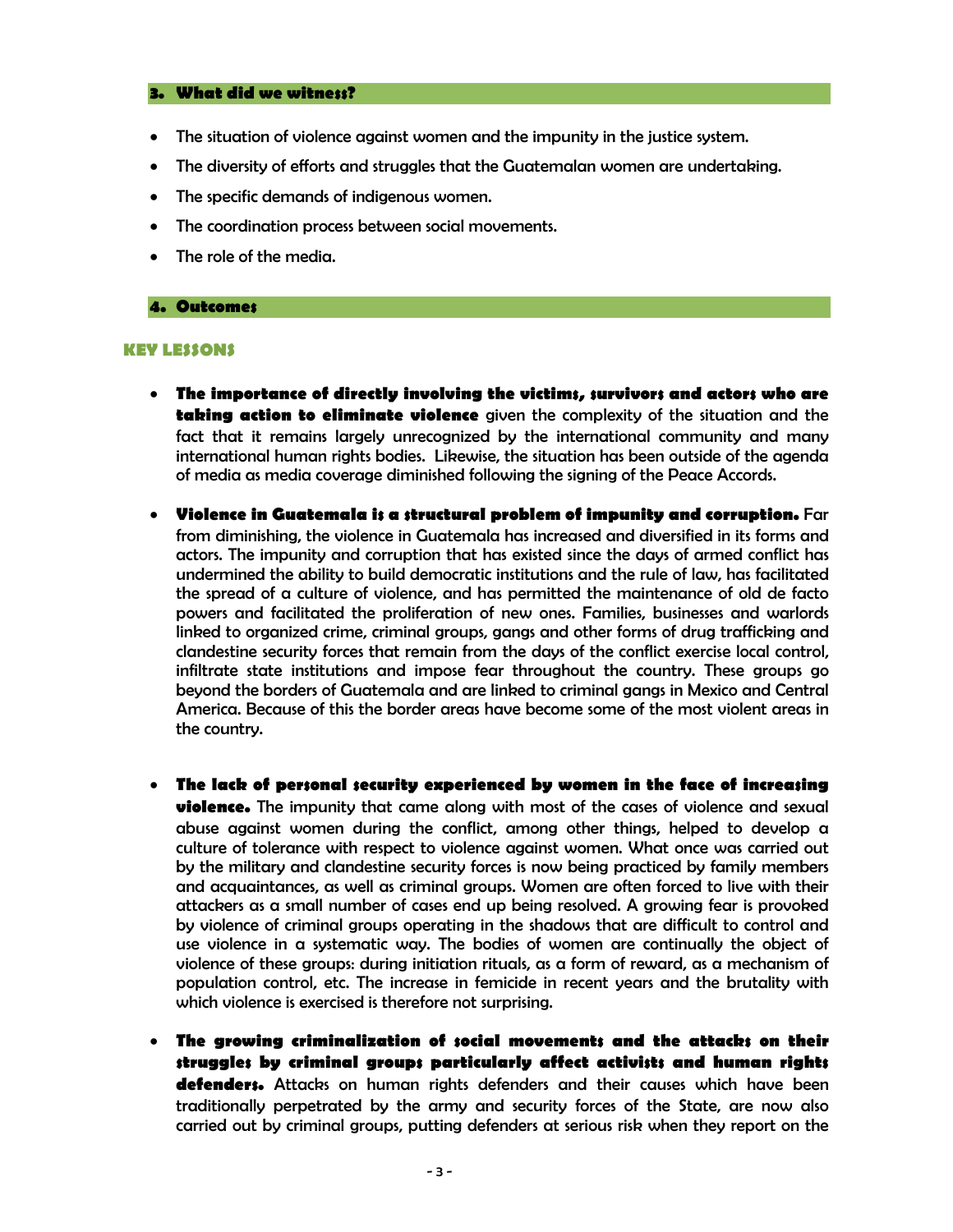violence, corruption and impunity that characterize the army, state security entities, and criminal groups. Women's organizations and activists have suffered an increase in threats and attacks on their integrity by these groups when denouncing femicide cases. The threats and harassment also target defenders' families and many of them have expressed fear that their children may be kidnapped, raped and/or murdered. Because of this situation, some families of human rights defenders and activists put pressure on them (sometimes with violence) to leave their social and political work.

- **Women, their organizations and even specialized institutions that have been created for the promotion their rights in Guatemala demonstrate an unwavering resilience, resistance and infinite creativity** to **organize**, train, mobilize and inform themselves in order to fight under adverse conditions of social depreciation and misogyny as a result of the social status of women, ethnocentrism and the double and triple working hours they have to take on. In this situation they rely on their strengths and their ability to link with regional and international initiatives and organizations to share knowledge, strength and endurance.
- **Feminist visions on gender violence are not sufficient in a multi-ethnic and multi-cultural country like Guatemala where indigenous women make up more than half of the population.** It is necessary to promote a more systematic discussion of shared and different experiences and to take up again the document from the International Indigenous Women's Forum (IIWF) about violence (2006) and the proceedings from the Women Actors for Change Festival and similar initiatives on the topic.
- **The type of missions and Observatorio strategies promoted by the Petateras and their allies provide a mechanism that enables us exchange innovative confluences, collective political power and feminist action** to confront social breakdown, the dismantlement of the rule of law, the economic policies of the market and the systematic violation of human rights in a transformative manner. Various international organizations have expressed interest in monitoring feminist action in Guatemala, including: the International Indigenous Women's Forum (IIWF), the International Women's Tribune Centre (Centro Internacional de la Tribuna de la Mujer), the Nobel Women's Initiative (NWI), MADRE and the Women's Media Center which was founded by Jane Fonda, Gloria Steinem and Robin Morgan and has journalistic links around the world.

# **VIOLENCE AGAINST GUATEMALAN WOMEN: FIGURES AND CASES1 :**

• In 2007, Guatemala was placed third in Latin America in terms of women's deaths. However, in 2009 it moved into first place according to a report by the International

<sup>-&</sup>lt;br>1 RIF, Context of the Observatory Mission on Denouncing" ("Contexto de la Misión Observatorio de Denuncia"). Ana Gladis Ollas, Women's Rights Defender of the Human Rights Attorney's Office, interview under the framework of the Observatory Mission. Norma Cruz, director of Sobrevivientes, Foro Todas Unidas contra la Violencia. Lucía Pellecer, Introductory meeting of the Observatory Mission. Claudia Samayoa, director of the Unit for the Protection of female and male Human Rights Defenders - Guatemala, interview within the framework of the Observatory Mission. 2006 Report of the Observatory for the Protection of Human Rights Defenders. Carlos Castrana, responsible of the International Commission against Impunity in Guatemala , interview within the framework of the Observatory Mission.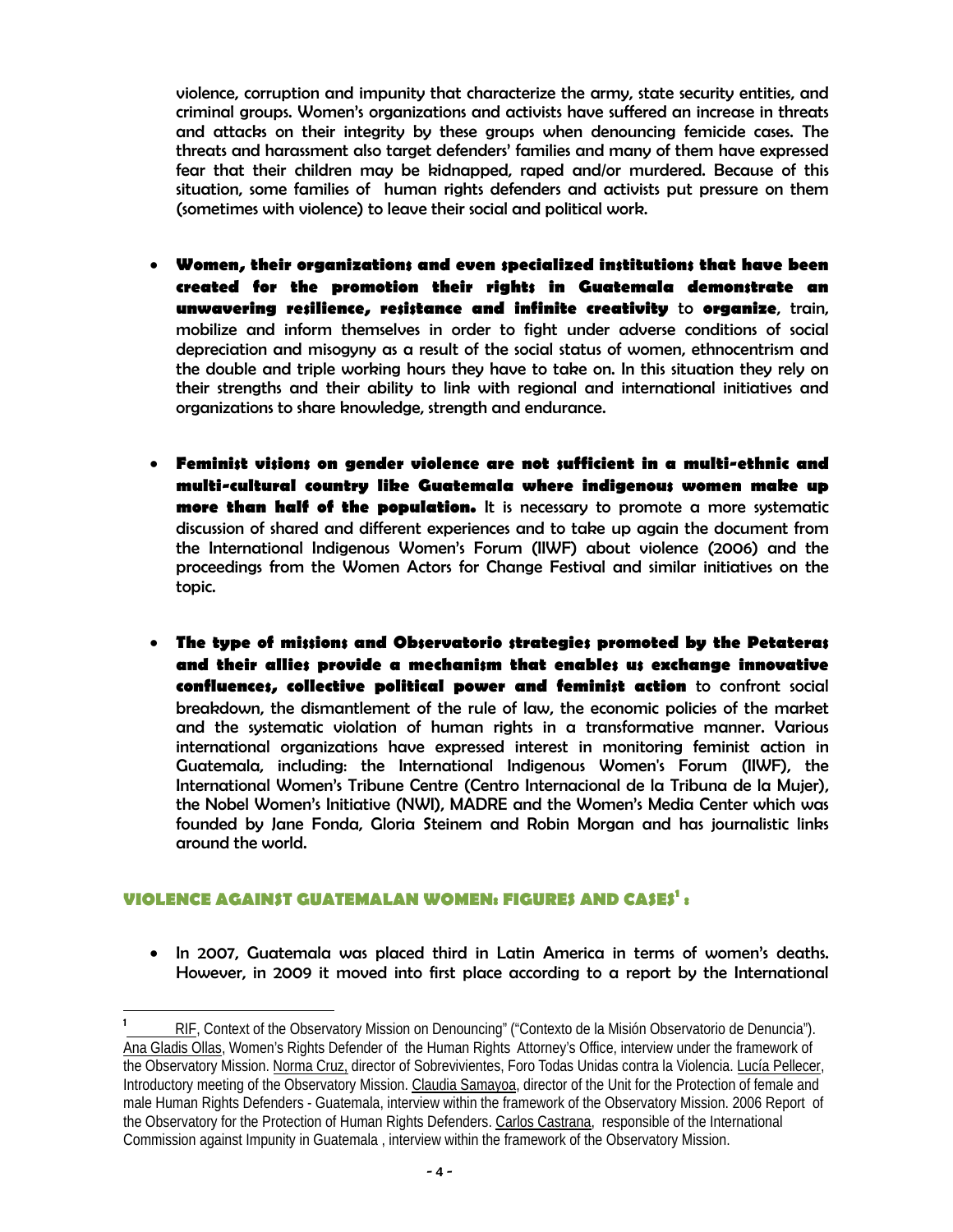Commission against Impunity in Guatemala.

- Violence in Guatemala generates costs of more than USD 300 million, which is equivalent to 7% of its GDP.
- 3,107 women in Guatemala died between 2001 and 2007 as a result of violence.
- Since the Law against femicide was passed in May 2008, only two perpetrators have been sentenced even though in the same year 722 women died from violent acts, 75% of them as a result of feminicide. Out of the total number of women murdered, 32% were killed in their homes, 43% outside their homes and 25% in unknown locations.
- So far in 2009, 265 cases of femicide have been registered and in 26 of those cases, the women were found dismembered. Last year the number of femicides increased by 457%.
- In 2008, 39,400 reports of domestic violence were taken to the courts, 95% of which were presented by women.
- Since 2008, 2000 reports have been made to the Attorney General's Office for Crimes against Women.
- After Colombia, Guatemala is the Latin-American country with the highest number of murders of human rights defenders.
- 195 cases of threats or harassment against human rights defenders were registered in 2007.
- Cases of violence against human rights defenders have increased since 2006 due to their investigations of cases of femicides, with the percentage of human rights defenders attacked increasing from 26% to 36%
- Some recent cases of violence against human rights defenders include:

- On 5<sup>th</sup> February, 2007, Angélica González, a legal attorney for the human rights organization CALDH, found a note in her vehicle threatening her and the organization's legal team.

-The Institute for Comparative Studies in Criminal Science of Guatemala reported incidents of intimidation, threats, theft of identify documents and kidnapping as a result of their work defending an indigenous woman raped at a police station by two police officers.

- Gladys Monterroso, a renowned human rights defender, was kidnapped and tortured in March 2009. During the period of her captivity, Gladys was subjected to physical, psychological and sexual abuse by her kidnappers.

- In May 2009, Norma Cruz, Director of Sobrevivientes, was threatened by organized crime groups after reporting a drug trafficker for raping and killing women.

## **MONITORING PROPOSALS**

### **Strategic communication for action:**

-The Petateras Bulletin, FIRE, CIMAC, La Cuerda, the Petateras' and JASS' websites and blogs will continue to disseminate information and developments with respect to violence against women in Guatemala

-The Petateras and allies will make use of their relationships with various media to promote a continuous campaign in several languages against violence against women in Guatemala and the culture of impunity. Media outlets include RIMA web, Red de Periodistas, SEMLAC, ISIS International, Red de LIMPAL/WILPF, International Women's Tribune Centre, The Women's Media Center, La Red de Mujeres de la Asociación Mundial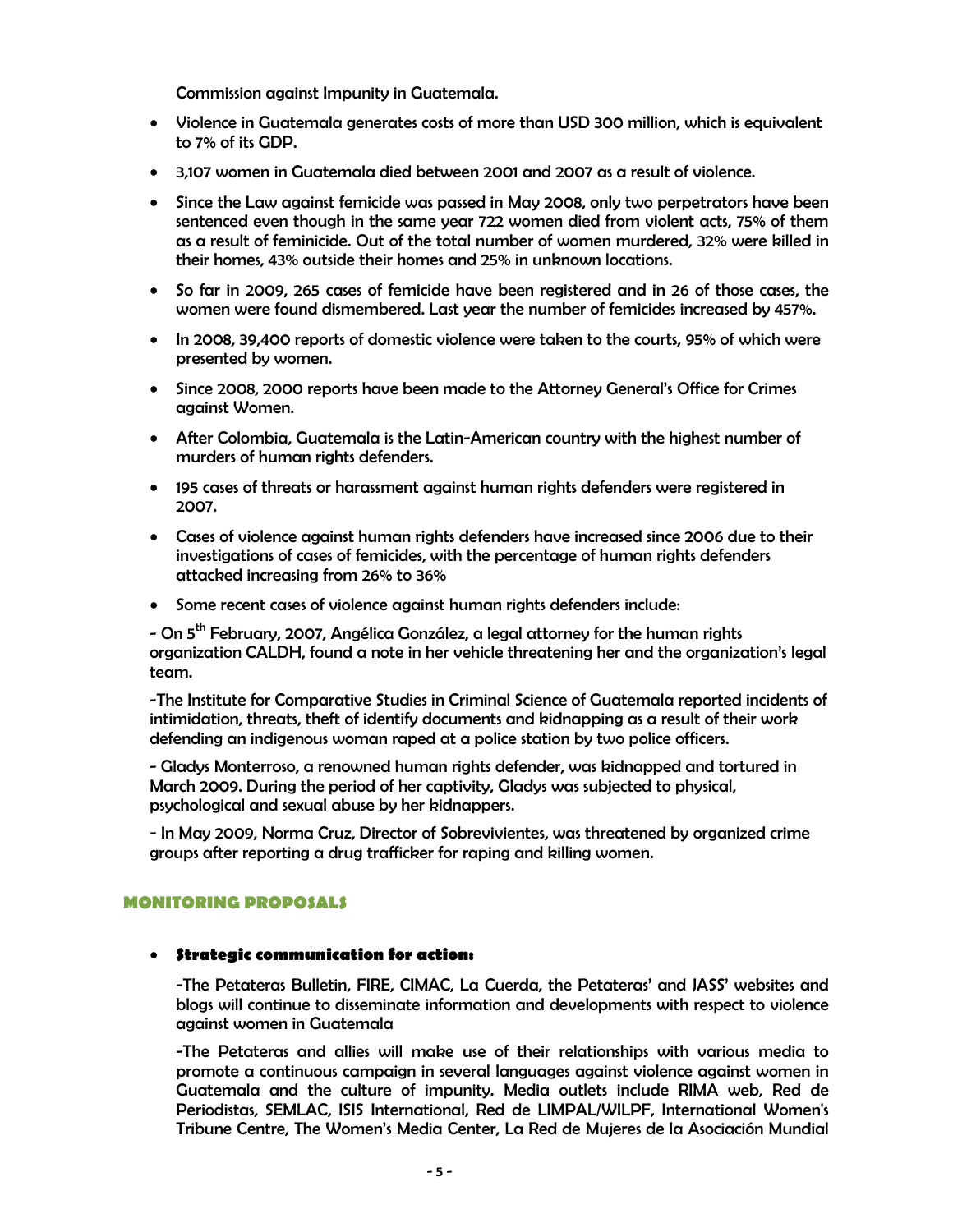de Radios Comunitarias (AMARC), Open Democracy, Global Voices Online, AWID's weekly newsletter and Christiane Amanpour from CNN, among others.

-Create a group of "Observatory ambassadors" with representation from each continent which monitors the situation and pursues media and political action of solidarity in response to incidences of violence against women in Guatemala. Request that the Petateras in the US look for a public figure that can promote this cause and for JASS Southern Africa and JASS Southeast Asia to do the same. Request that the Petateras in the Netherlands to do the same in Europe.

-Take advantage of the launch of the UN Secretary-General's Campaign against Gender Violence to mobilize public opinion, design and advance a campaign about the special case of Guatemala and the Mesoamerican region, send a letter to the Secretary General, UNIFEM, UNFPA, UNESCO and UNICEF calling for attention to the situation in Guatemala and in the region and offering our support for their actions in response.

-Request financial and technical support from Mexican organizations so that Sobrevivientes and other organizations can exchange data including information on gender violence in Guatemala that is available from state, government and social agencies.

-Coordinate with MADRE to create a campaign on the impact of violence on women working in maquilas.

- Pay attention to the relationship between violence and HIV/AIDS to contribute to the connection of Guatemalan struggles with other initiatives.

-Invite human rights organizations involved in and working on human rights issues in Guatemala to join the Observatory and to incorporate it into their campaigns.

## **Reporting of cases and protection of human rights defenders**

-Create a section for urgent actions on our websites and through our media tools.

-Establish a list of rest houses where defenders can recharge their batteries when needed.

-Request for Petateras around the world to collect information about violence against defenders in their countries in order to produce a Mesomerican report on the situation.

-Facilitate regional exchanges of protection strategies and methodologies.

-Link up with the International Human Rights Defenders Campaign.

 **International denouncement through international human rights instruments.** Contribute to the building of international legal and political solidarity strategies so that Guatemalans have support to contest violence locally.

-Monitor and support the cases led by Sobrevivientes at the Inter-American Court.

-Connect the Women's Ombudsman with UN programs and resources from the UN Secretary-General's Campaign to End Violence against Women.

-Assess support for the proposal for a Tribunal carried out by UNAMG.

-Find out from CICIG what cases are currently at the Inter-American Commission on Human Rights.

-Assess the possibility of requesting a hearing at the Inter-American Commission about the Guatemalan case before its next session in November.

-Investigate, with Guatemalan specialists, what processes are available in order to exhaust internal channels in Guatemala.